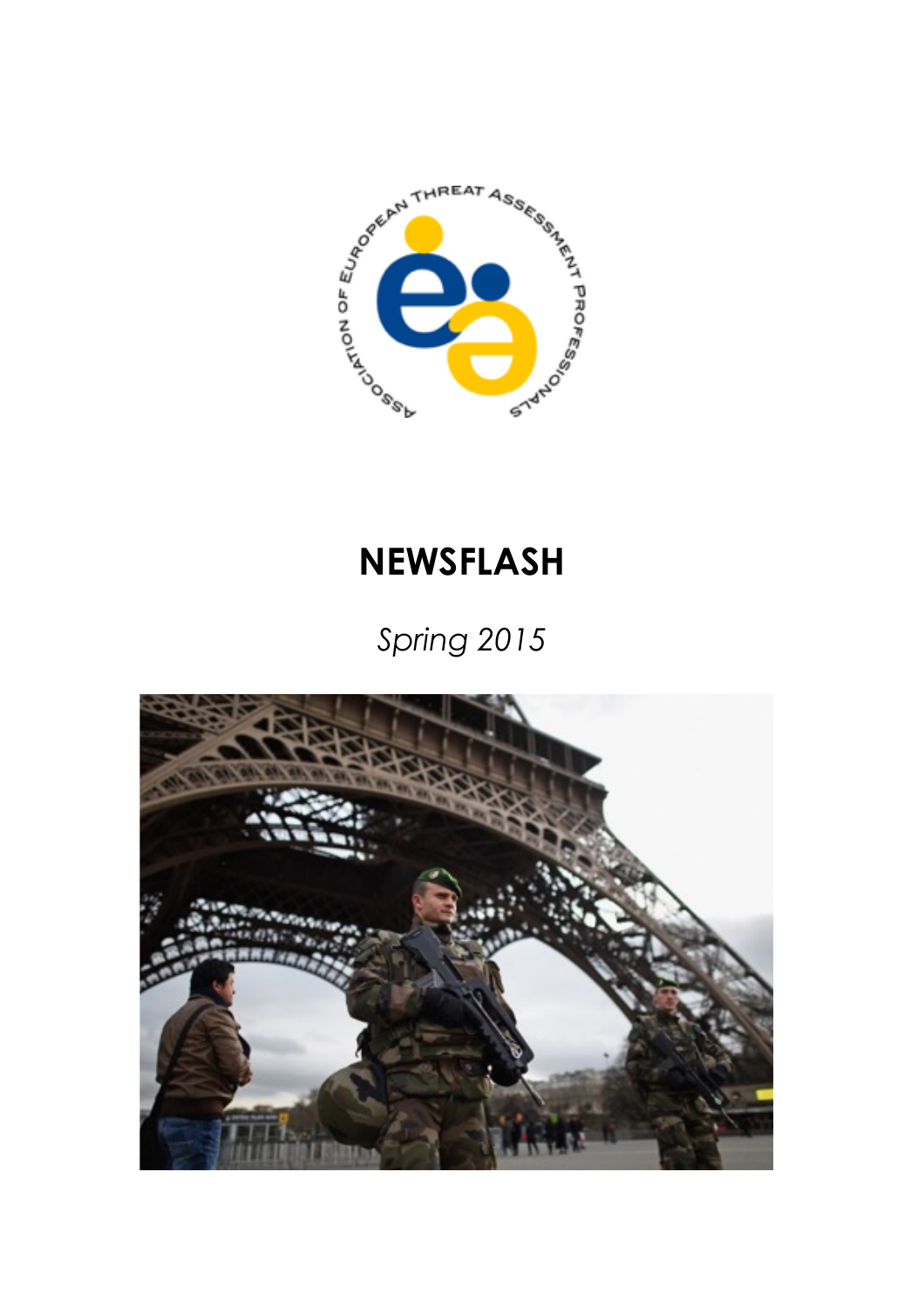

## **MESSAGE FROM THE BOARD**

You spoke - and we do our best to listen.

Dear members, New Year, new challenges. Year 2014 will leave us with an excellent memory of Stockholm conference. We had the biggest audience of our history thanks to hard work of our board member Professor Henrik Belfrage and our excellent two big Swedish sponsors, G4S security company and the City of Stockholm. Everything went smoothly, the facilities were fantastic and we also gained many new members. With such a success it is easy to look at 2015 with great interest. We also had two changes, our long time president Bram Van Der Meer stepped aside and it was time for the next president to start leading the association. With all the groundwork done by Bram and with a smooth board including our executive members and associate members, the transition itself was not difficult. The other change (and a long waited one if I may say so) was the publication called Journal of Threat Assessment and Management. JTAM, as it is now known as, has proven to be an excellent Journal. Unfortunately we have experienced some difficulties with the distribution of the Journal, but hopefully 2015 will bring change to this and we can look at the beginning with patience and understanding. Rest assured, we are actively working with the publisher to make problems be a part of history.

Accreditation is still the hot topic and with guidance of our executive board member, Dr. Jens Hoffmann, we should be able to start with the roll out during this year. The sooner the better. Personally I have high expectations regarding this project. A vital step forward regarding the professional status of threat assessment in management in Europe. Also, we are looking at other TAP's and their process with their own accreditation. When other TAP's have their accreditation ready as well, it is time to see if there is any possibility to have the accreditation standardised at least to a certain extent, so that professionals across the globe have somewhat similar standards. But this will surely require plenty of work before we can accomplish this.

Other TAP's have had their annual conferences just as AETAP and we have had representation in each conference. Please keep checking our website regarding the dates for each association conferences. At the moment ATAP, CATAP and APATAP all have their conferences between August and November, so we are the only association that has the main conference during springtime. Currently the communication and atmosphere between all four associations is indeed at an excellent stage. All associations have a very good working relationship, which is always a benefit for all members.

JTAM started to appear in 2014, and at the moment we should have 3 numbers out, fourth number is just around the corner.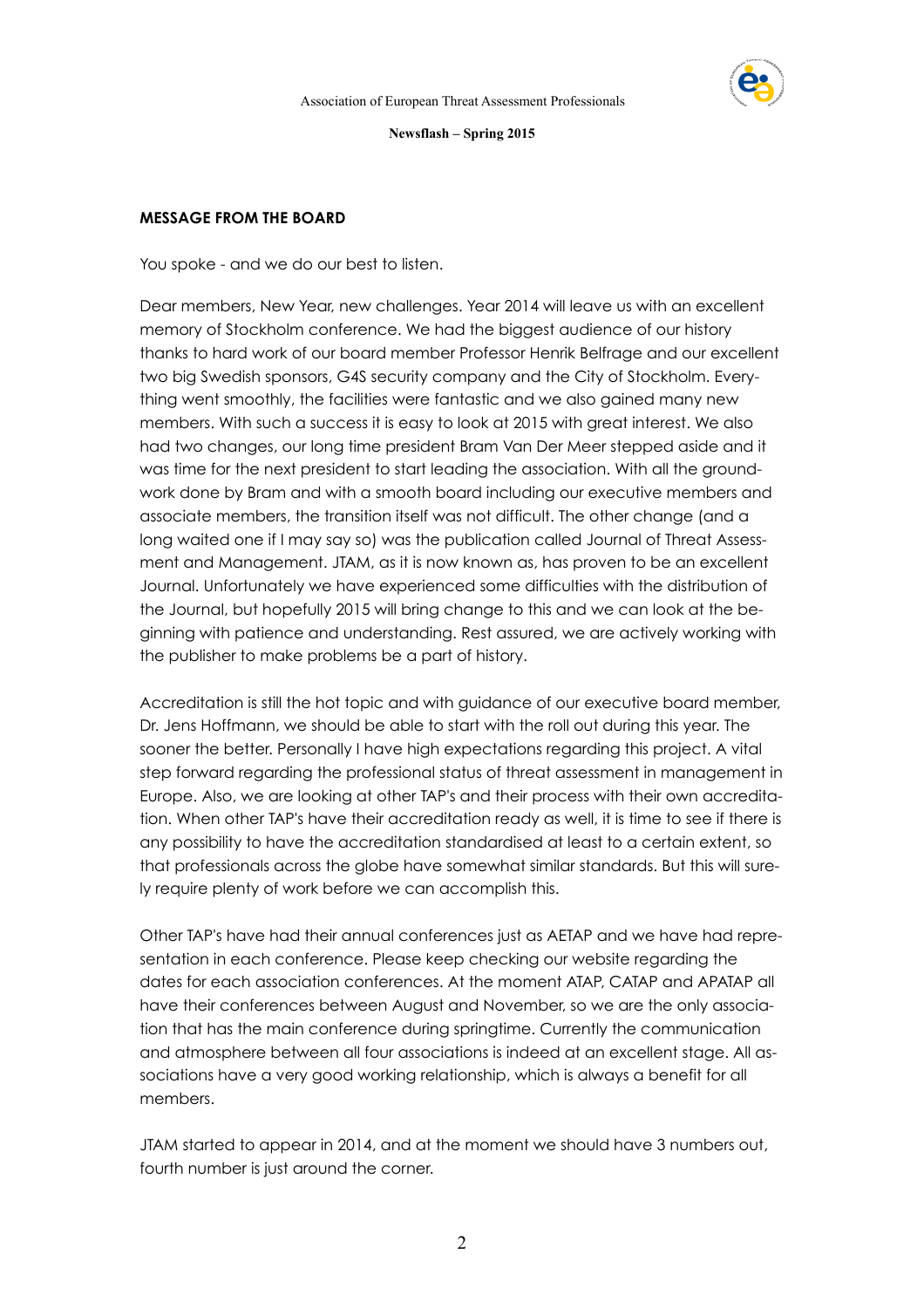

We have received information that some of our members have not gotten their publications yet and some members have only received Nr 1. Personally I feel very frustrated about this, since we have been communicating to the publisher on a monthly basis and we are still not at the level of sufficient service. But we are working on it. Also, please keep in mind, that all members can register themselves through the website [www.apa.org/pubs/journals/tam](http://www.apa.org/pubs/journals/tam) and get your copy as pdf-file through the website as soon as the next number is out.

*Lucerne AETAP 2015 conference* is just around the corner. Please mark your calendars from 13th tills 17th of April. The main conference will take place from the 14th tills 16th and this year we have two expert days. One on Monday (13th), when we have the opportunity to get trained in PATRIARCH - Assessment of Risk for Honour Based Violence by Dr Henrik Belfrage and Dr. Randy Kropp. Our second Experts day on Friday (17th) is a response to the requests from our conference attendees and members. We have a workplace violence case study day where the expert panel consists of Dr. Gerard Labuschagne from South Africa, Mr. Bram Van der Meer from The Netherlands and yours truly from Hong Kong. Also, thanks to our Swiss sponsors and work done by our executive board member Ms. Andrea Wechlin, we have the first expert day as well as the main conference translated in to German. This should definitely increase our participant numbers especially from our German speaking countries. Spread the word please. The conference facility as well as the city of Lucerne is magnificent, so the conference is worth the time and investment simply due to the location itself, but again we have speakers from four continents attending.

Feedback from our members was gathered in December of 2014. You spoke and we do our best to listen. 16 members responded, spoke honestly about their satisfaction but also gave some really important feedback how to improve the association during 2015. It turns out, that the association is doing rather well, but new ideas and constructive criticism was also received. The board will go through the feedback during the next few weeks and we will respond to the comments that were written. Thank you for your comments, they are extremely important.

Thank you for 2014 and I hope to see all of you in Lucerne in April.

Sincerely

*Mr. Totti Karpela, AETAP President*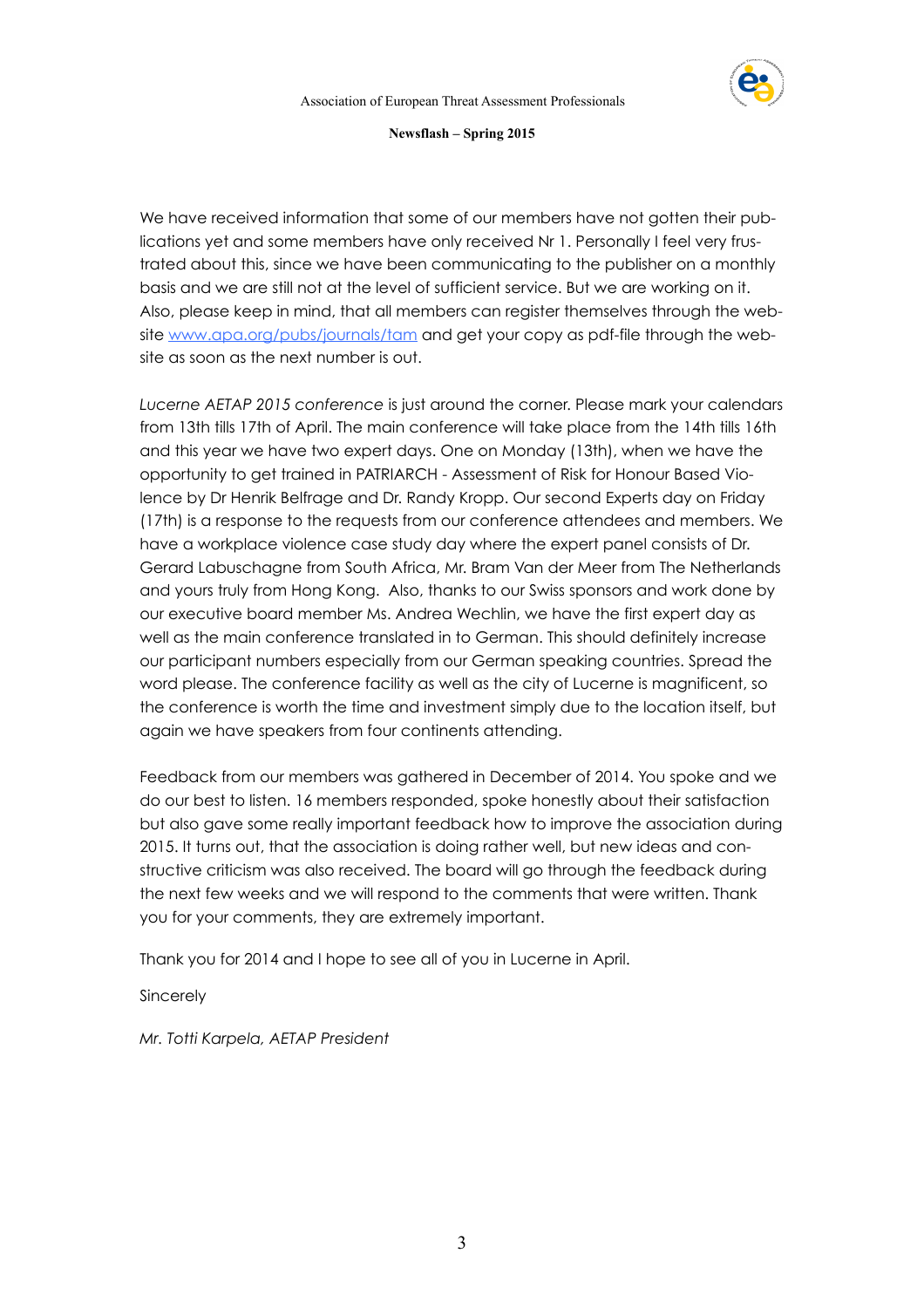

## **LATEST DEVELOPMENTS**

## **Publications in progress**

#### *The concept of identification in threat assessment*

*The authors are Reid Meloy, Jens Hoffmann, Kris Mohandie, and James Knoll* 

Identification is one of eight warning behaviours—superordinate patterns of accelerating risk-theorised to correlate with targeted violence, and which have some empirical validation. It is characterised by one or more of five characteristics: pseudocommando behaviour, evidence of a warrior mentality, a close association with weapons or other military or law enforcement paraphernalia, wanting to imitate and often surmount previous attackers or assassins, or believing oneself to be an agent to advance a particular cause or belief system. The authors briefly explore the history of the psychology of identification, its current usage, and its application to threat assessment. Four cases are used to illustrate identification as both a process and a product, and a likely motive for targeted violence in some subjects. Its operational relevance for threat assessment is suggested. This work will be published in **The Behav**ioral Sciences and the Law and will be online in the next weeks.

#### *Journal of Threat Assessment and Management*

the next issue will include a special section and a series of articles on "threats and attacks toward public figures".

# **VIOLENT EXTREMISM & TERRORISM**

The recent attacks in Paris and Denmark motivated us to gather new literature on topics related to terrorism and violent extremism. We have selected articles varying from professional opinions to evidence based literature. it is clear that the political debates as well the focus of scientific research in this field seem to vary from a more classical approach: organised groups with a strong ideological motivation, towards a more individual - behavioural approach: the lone-actor, or 'lone wolf' as they are often called in the media. A growing amount of research addresses the relationship between mental illness and such 'terrorist' acts.

This issue of Newsflash will for an important part focus on the above mentioned topic.

As an organisation AETAP wants to contribute to a safe and stable society, support professionalism in the field of risk and threat assessment, and stimulate good research.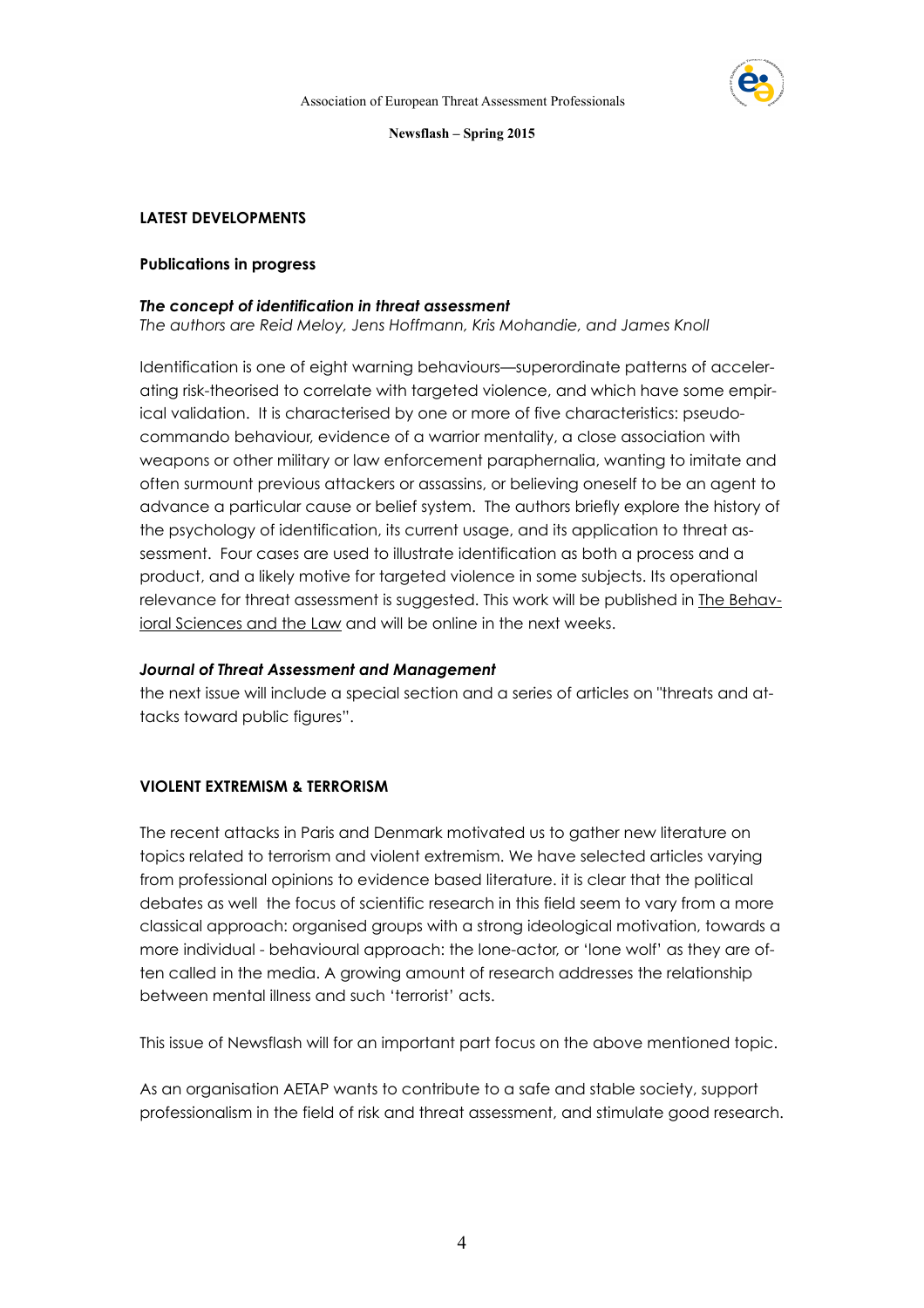

## **Published research**

# **From Bouyeri and Breivik to Jihadist: conviction or psychopathology?**

Allard R. Feddes (2014)

In a Dutch mental health journal dr. Feddes raised the question whether or not lone actor terrorists suffer from major mental illness. Or is it that they are mainly motivated by extreme beliefs? Both Bouyeri, the man who in 2004 violently killed a Dutch moviemaker on clear daylight in the streets of downtown Amsterdam, and Breivik, the offender who caused the massacre in Norway in 2011, seem to refer to themselves as 'soldiers for a good cause'.

Bouyeri said that he was motivated by his Islamic beliefs. Breivik had the purpose to 'fight' against the dangers caused by a multicultural society and the Islamic threat. Both were held criminally responsible for their acts. Insanity did not play a role. The fact is that both Breivik and Bouyeri seem to have strong feelings of (moral) superiority of their own group, and feelings of inferiority and perceived dangerousness related to the other group.

About 140 'Jihadi's' from The Netherlands have travelled to Syria. Some of them died and some of them will return. The French newspaper *Le Monde* commented: 'These 'Jihadi's' (an estimated amount of 3000 from Western countries) direct themselves towards 'the infidels, crusaders and Jews'. The Le Monde journalist continues: "hallucinating about a Caliphate IS wants to break down the borders of states in the Middle East'. Is this just an extreme belief or is serious psychopathology involved?

*Allard Rienk Feddes (PhD) works for the university of Milano-Bicocca (Department of Psychology) in Italy. He studies the effectiveness of counteractive programs against violent radicalisation.* 

# **Lone Wolf Killers: A perspective on Overvalued Ideas**

Matthew H. Logan, PhD. (2014)

The new journal "Violence and Gender" also discusses the circumstances in Canada and Paris. Matthew H. Logan, PhD, a veteran police officer with the Royal Mounted Police (RCMP), and an RCMP Criminal Investigative Psychologist (ret.) jumps right into the gap that is mentioned by dr. Feddes - extreme belief and delusional thinking patterns.

In Canada, Zehaf-Bibeau was converted to Islam but also frustrated in his attempt to get a passport to travel to Iraq, Libya, and Syria.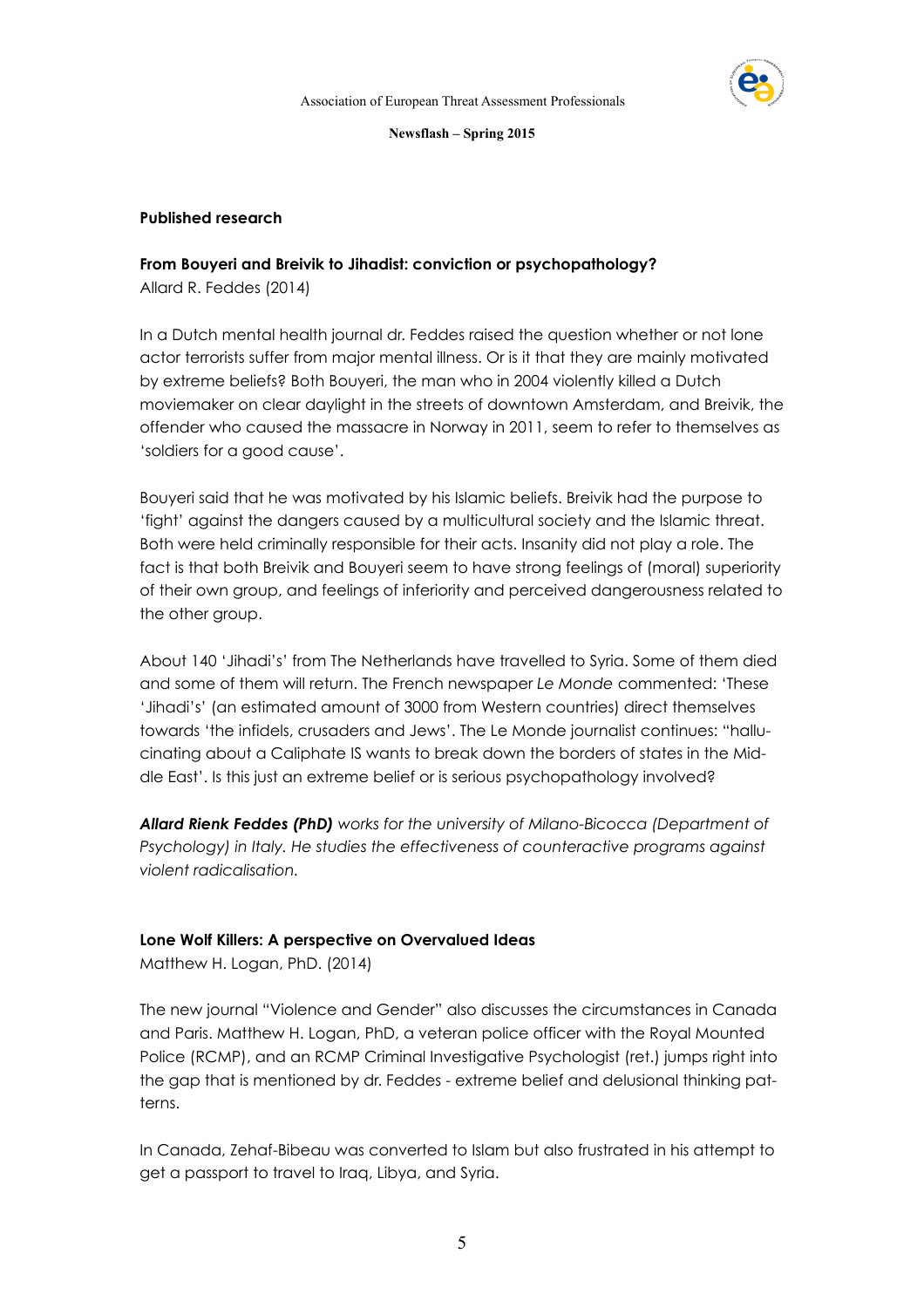

On October 22, 2014, he shot and killed a Canadian military reservist who was on duty that day. He also fired at a second military reservist, ran into the parliament building with a rifle and shots were fired again. He was killed by the police. Logan comments that this act was committed by a young man living with overvalued ideas. This concept is defined as "an unreasonable and sustained belief that is maintained with less than delusional intensity"(DSM IV). These individuals have idealised values, which have developed into such an overriding importance that they totally define the "self" or identity of the individual. It is an unreasonable belief over which the person has become obsessed to the extent that he/she is unable to adapt to different circumstances. Although they can remain functional, they have a high degree of affect (e.g. anxiety or anger) when there is a threat to the loss of their goal or object of the belief and may take action they believe is justified. Overvalued ideas are in the middle of a continuum of obsessional doubts to delusional certainty. People with overvalued ideas are not completely and irrationally fixed in their beliefs. However, rigidity of belief makes them more resistant to treatment and also reduces the ability to oversee the consequences of their extreme behaviours. As a result, according to Logan, they are more likely to commit violence than persons with delusions. 'Lone wolf' may be a misnomer and in the future, Logan believes, we will see more "packs" of these wolves as they unite on common beliefs and themes. Logan prefers to look at the "motivating mindset" and the "psychopathology" when commencing an evaluation on the likelihood of targeted violence. The motivating mindset is simply answering the question, "what need is being fulfilled by taking this action?" Although this genre of subjects sees themselves as rebels for a cause or warriors, their actions are more a result of their psychopathology and motivating mindset. They can be recognised as people who don't fit society well and are even misfits within radical organisations.

<http://online.liebertpub.com/doi/pdf/10.1089/vio.2014.0036>.

# **The violence of the Islamic State of Syria (ISIS): A behavioural perspective**

Thomas Neer and Mary Ellen O'Toole (2014)

Another paper from "Violence and Gender" discusses the use of violence by ISIS from a behavioural perspective. The strength of this paper consists also of the combination of different perspectives to view the problem: both historical, sociological and psychological issues are taken into account. To put it into a comprehensive context the authors start of with a historical introduction. This gives more insight into the growth of ISIS after the war in Iraq, the Arab Spring and the uprising in Syria with its proliferation of Sunni resistance groups.

Specific attention is given towards the beheadings. The behaviour and words of the executioner in beheadings, suggest a pleasure in being in charge.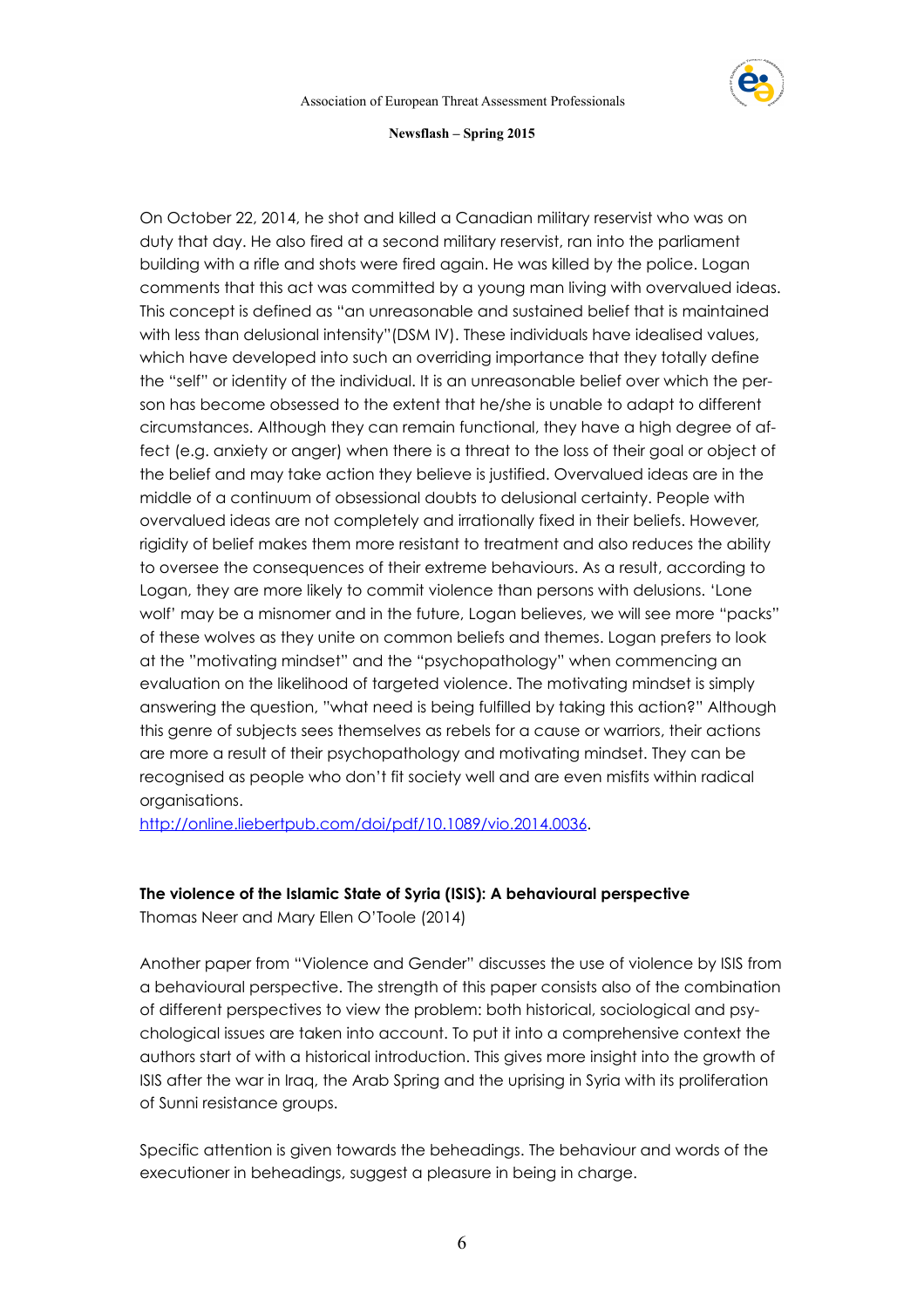

Considering his tone, it is likely the executioner feels a rush of excitement with the world watching him literally holding the power of life over a person whom he has clearly demeaned and depersonalised. Those who kill, the decision often involves several factors, the most compelling being the demands of a strong leader and/or allegiance to peers. Killing binds the participants together, and collectively they work hard to rationalise their behaviour. On a practical level, ISIS believes murders committed in this manner will facilitate its demands for ransom, discredit transitional states, discourage foreign investments, and help attract new recruits (McCoy, 2014). From a psychological perspective, these murders bestow ISIS with a enormous attention and publicity. It has a reinforcing aspect to it. The more it perceives that extreme violence helps the group to achieve their goals, the more likely it will continue to use it. Violence will then become "normalised". The use of propaganda has another advantage for ISIS: it affords ISIS the opportunity to deflect self-serving criticism, and thereby justify its use through self-serving statements and selective interpretations from the Koran. ISIS has decided crowdsourcing offers a more efficient means of communication that cannot be easily countered by law enforcement or intelligence agencies. ISIS's aggressive propaganda campaign has enabled them to attract recruits and gain status far beyond the geographic region where they commit their acts.

Although extremist groups are populated by people with all types of personalities, former CIA psychiatrist Jerold Post (2004) sees a relationship between charismatic leaders and their followers. He describes the former as narcissistic, "mirror hungry" selves, and the latter as "ideal hungry". On a psychological level, both are attracted to the organisation not so much for ideological reasons, but in search of ways to fulfil their respective psychological needs.

Recent reporting suggests Western women are increasingly being targeted online for recruitment. This demonstrates the breadth of ISIS's international influence. Those recently recruited appear to be motivated by a desire for adventure or the potential to marry a jihadist. Young (female) adults likely accept at face value ISIS's propaganda and reframing of their actions as noble and necessary to ease suffering in the world. However, the decision of an individual to join an extremist group is seldom the result of a single reason or event, but instead involves a process. Not all of them who join will be willing to commit violent acts. The decision to use violence depends on a number of factors, including allegiance to a leader, peer pressure, anger, a need for excitement, a need to prove oneself, or a desire for revenge (Allard 2007;Horgan 2005). Last but not least, context is important!

We have just given a summary of this paper. Are you interested in more, please go to: <http://online.liebertpub.com/doi/pdf/10.1089/vio.2014.0037>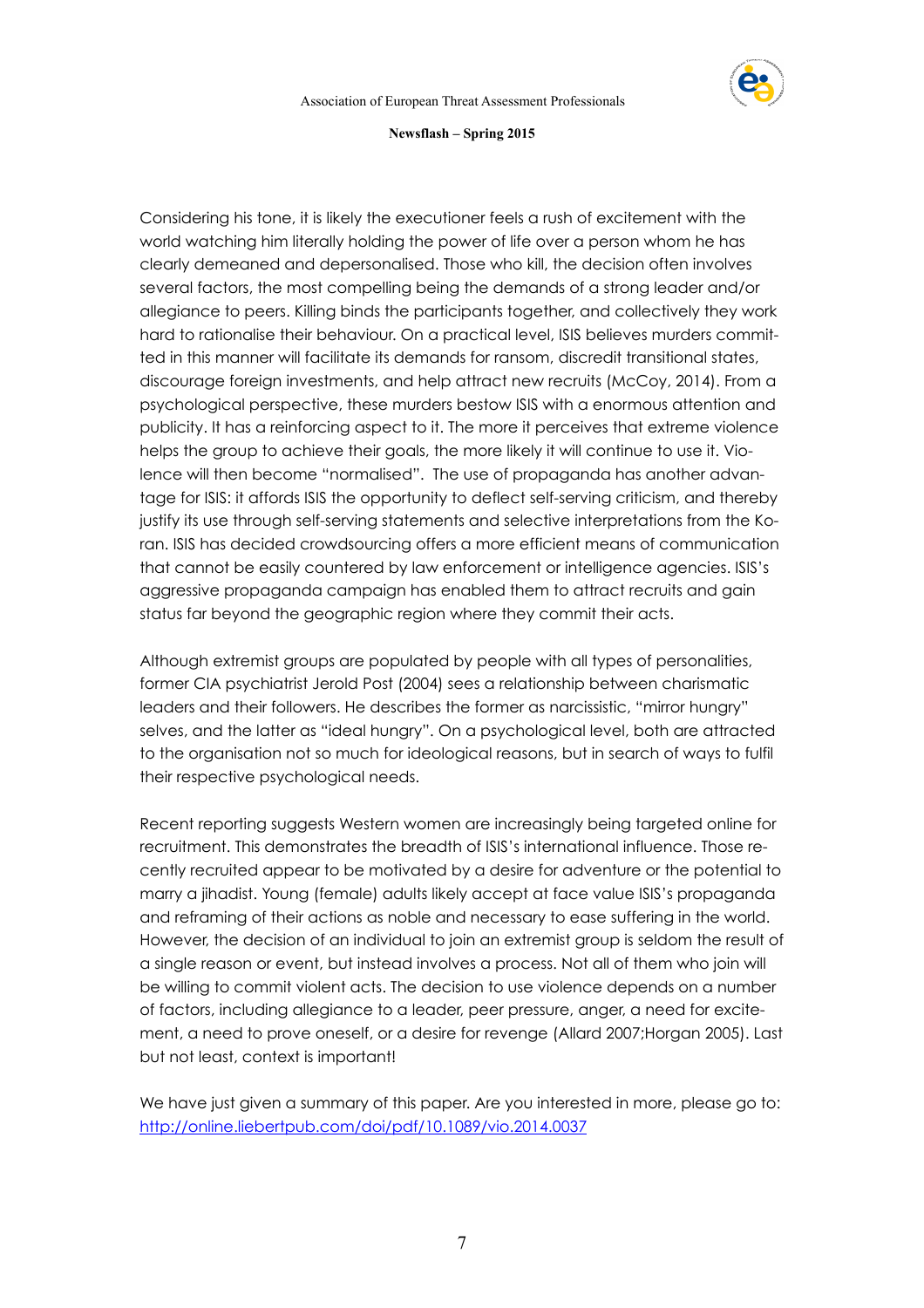

# **A False Dichotomy? Mental Illness and Lone-actor Terrorism**

Emily Corner and Paul Gill (2015)

In the latest issue of Law and Human Behaviour, Corner and Gill from the University of London published their study on the differences in mental illness between lone- and group-based terrorists. Over the space of 40 years of research on terrorist motivation the literature has jumped from one extreme position ("they are all mentally ill") to the exact opposite ("by definition, a terrorist cannot be mentally ill"). In reality, such distinctions are probably less clear-cut. A false dichotomy may exist that categorises violent individuals as either a rational terrorist or an irrational and unstable individual. However, some studies have shown that individuals with mental illness can display rational motivations. Gruenewald et al. (2013) found that lone-offenders had a significantly higher rate of mental illness than group-offenders (40% vs. 7,6%). In this study the odds of a lone-actor terrorist having a mental illness is also 13.49 higher than the odds of a group actor having a mental illness. Lone-actors who were mentally ill were 18.07 times more likely to have a spouse or partner who was involved in a wider movement than those without a history of mental illness. This suggests that those with a mental illness may be susceptible to ideological influences in their immediate social environment. Furthermore, those with a mental illness were more likely to have a proximate upcoming change, more likely to have been a recent victim of prejudice, and experienced proximate and chronic stress.

[The full article is freely available at: http://psycnet.apa.org/journals/lhb/](http://psycnet.apa.org/journals/lhb/39/1/23.pdf&uid=2014-33751-001&db=PA) 39/1/23.pdf&uid=2014-33751-001&db=PA.

# **Bombing Alone: Tracing the Motivations and Antecedent Behaviours of Lone-Actor Terrorists**

Paul Gill et.al. (2014)

This article in the Journal of Forensic Sciences analyses the socio-demographic network characteristics and antecedent behaviours of 119 lone-actor terrorists. This analysis led to several conclusions. There was no uniform profile identified. Lone-actor terrorists should largely be characterised by what they do rather than who they are. In the time leading up to most lone-actor terrorist events, other people generally knew about the offenders' grievance, extremist ideology, views, and/or intent to engage in violence. However, in many cases those aware of the individual's intent to engage into violence did not report this information to the relevant authorities. Many but not all lone-actors were socially isolated. Lone-actor terrorists regularly engaged in a detectable and observable range of activities with a pressure group, social movement, or terrorist organisation. Lone-actor terrorist events were rarely sudden and impulsive. Significantly, more than 40% of the sample had previous criminal convictions.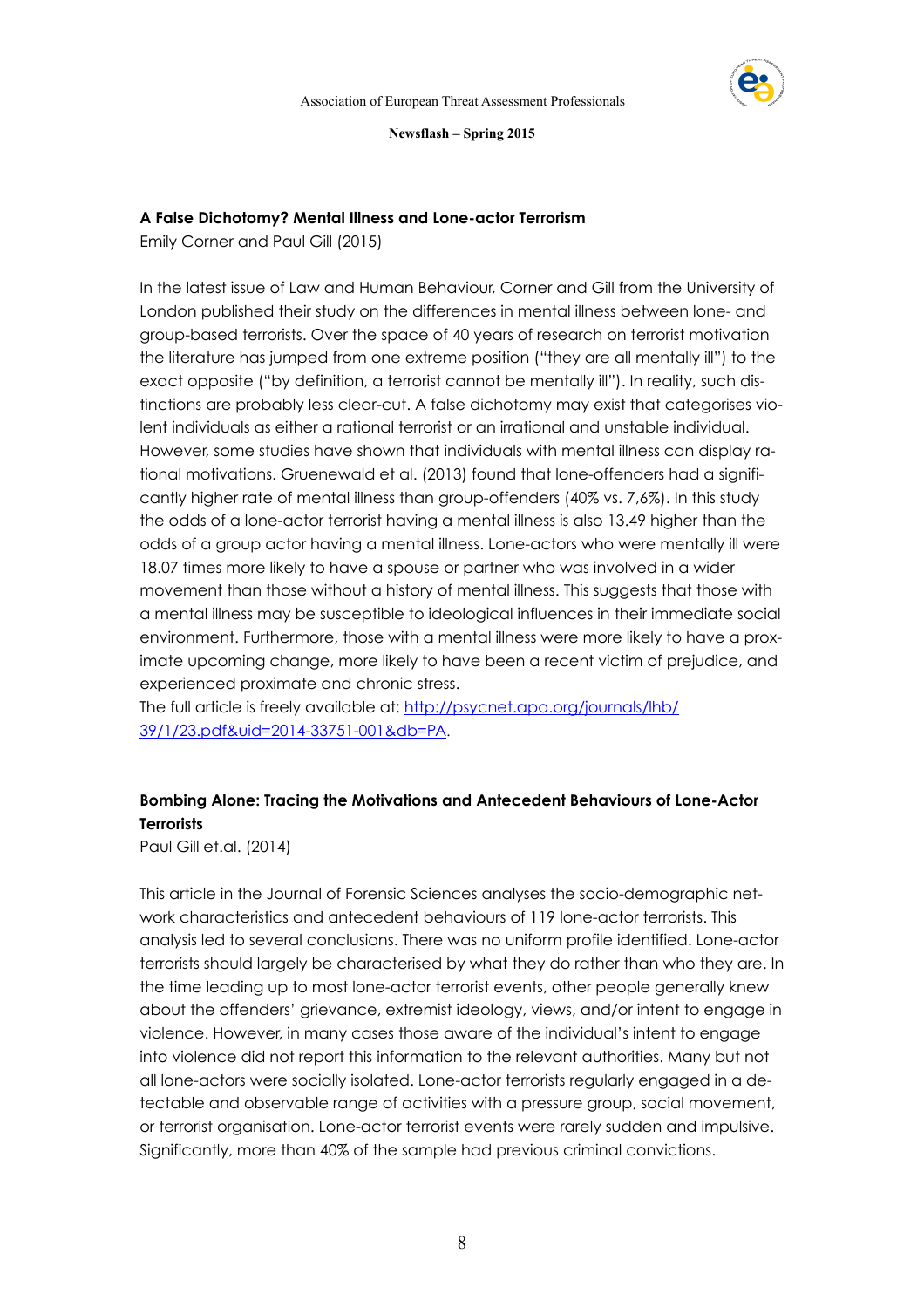

At least a third of this subset adopted the ideology and radicalised during jail time, for the event they later conducted or planned. A third of the sample had a history of mental illness or personality disorder.

[The full article can be read online at: http://onlinelibrary.wiley.com/doi/10.1111/1556-](http://onlinelibrary.wiley.com/doi/10.1111/1556-4029.12312/full) 4029.12312/full.

*Thank you to dr. Reid Meloy for sharing the following article with us:*

# **Allahu Akbar! A Psychological Abstract for Mass Murder?**

J. Reid Meloy, PhD

During the attack on the satirical magazine Charlie Hebdo in Paris, January 7, 2015, shouts of "Allahu Akbar!" could be heard in the midst of AK gunfire. The Takbir is the term for this Arabic phrase, usually translated as "God is great" or "God is the greatest." Although the phrase is commonly used among Muslims in calls to prayer, informal expressions of faith, celebration, victory, determination, defiance, and distress, it is most familiar to Westerners as a phrase which precedes violent jihad. Malik Hasan shouted it prior to his massacre at Ft. Hood in November, 2009. Mohammed Atta, the cell commander for 9/11, urged his comrades to shout the phrase since it would strike fear in the hearts of nonbelievers. And Faisal Shahzad, the failed New York City Times Square bomber, spoke these words as he was sentenced to life in prison by a federal judge in 2010. Its narrow association with the intentional killing of nonbelievers is a gross distortion, but words shouted before a mass murder do have a history which we have studied over the past 20 years.

In 1999, my colleagues Anthony Hempel, Thomas Richards, and I coined the term "psychological abstract" which we defined as "a sentence or words utterly immediately prior to or during a mass murder"  $(p. 217)^1$ . We theorized that the phrase gave insight into the perpetrator's intent and motivation, at least his conscious one. Thirty per cent of our cases presented with a psychological abstract, and it was usually said with a loud voice and great emotion. Here are some examples among our first sample of 30 US adult mass murderers gathered during the last two decades of the previous century:

"This is for the feminists!"

"Happy new year pigs!"

"The people here have ruined my life!"

 $^{\text{1}}$  A Hempel, JR Meloy, T Richards (1999). Offender and offense characteristics of a nonrandom sample of mass murderers. J Am Academy Psychiatry and the Law, 27:213-225.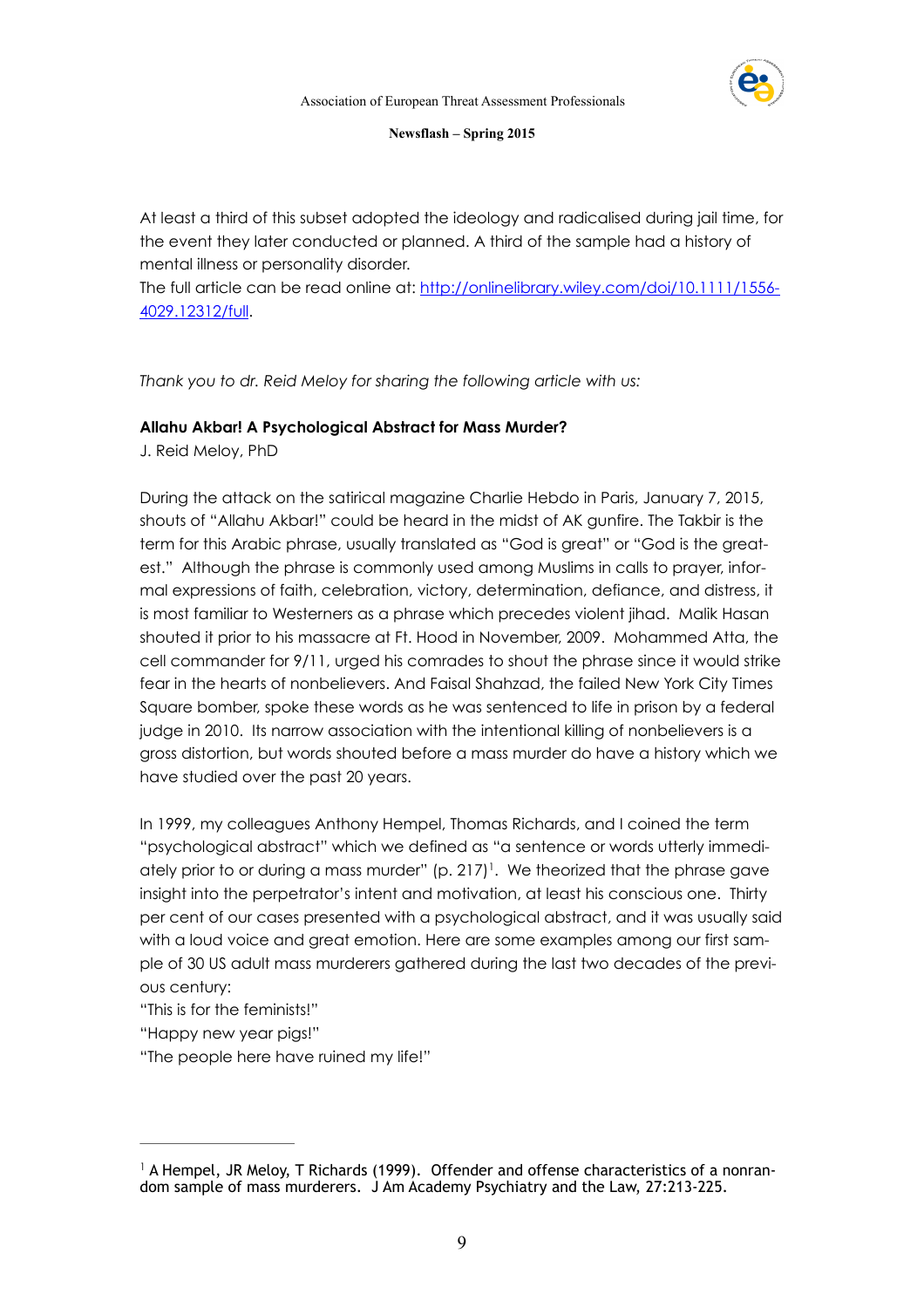

Two years later, we published a study of 34 US adolescent mass murderers, and found a psychological abstract in 37% of the cases.<sup>2</sup> Here are some examples: "I've had a bad day."

"This ends now."

"Jocks get up."

Both samples of psychological abstracts suggested themes of anger and control. In a third comparative study of both samples, we wrote, "ubiquitous throughout our data for both the adolescents and the adults…is a right to kill others, a sense of entitlement that may have been exacerbated by the porcupine quills of paranoia or the suffocating blanket of depression. Such feelings and attitudes, however, still need to be hardened by a shell of callousness to be acted upon" (p. 304).3

"Allahu Akbar" does appear to convey both conscious intent and motivation—the choice to do something and the reason why. It is different from other abstracts shouted by mass murderers, however, in its religious connotation. As I have written here previously, motivation for lone terrorists usually has three components: a personal grievance, a vicarious identification, and an ideological framework. In these cases, the ideology is a politicized and authoritarian form of conservative Islam, and the most disturbing aspect is that it gives religious sanction, if not moral obligation, for violence against unbelievers. Acting as an agent or soldier of God to advance His Will brings a resolve and commitment that is steeped in righteousness, often masking a self-righteousness that views others with contempt, if not disgust; deterrence involves threat assessment through intelligence gathering, but if the pathway is undetected, interdiction may only be an efficient and lethal tactical response to the attack. A French social worker commented that Cherif Kaouchi—the younger of the two brothers who attacked the magazine headquarters in Paris--told him "he had been tricked and sucked into something he himself did not control or understand"4 following his detention as he was about to leave for Iraq as a foreign fighter in 2005. He was charged with criminal association in relation to a terrorist enterprise, and expressed relief at the time he was stopped.

<sup>&</sup>lt;sup>2</sup> JR Meloy, A Hempel, K Mohandie, A Shiva, T Gray (2001). Offender and offense characteristics of a nonrandom sample of adolescent mass murderers. J Am Acad Child and Adolescent Psychiatry, 40:719-728.

 $3$  JR Melov, A Hempel, T Gray, K Mohandie, A Shiva, T Richards (2004). A comparative analysis of North American adolescent and adult mass murderers. Behavioral Sciences and the Law, 22:291-309.

Retrieved at http://www.nytimes.com/2015/01/08/world/two-brothers-suspected-in- <sup>4</sup> [killings-were-known-to-french-intelligence-services.html?hp&action=click&pgtype=Home](http://www.nytimes.com/2015/01/08/world/two-brothers-suspected-in-killings-were-known-to-french-intelligence-services.html?hp&action=click&pgtype=Homepage&module=b-lede-package-region®ion=top-news&WT.nav=top-news)page&module=b-lede-package-region&region=top-news&WT.nav=top-news on January 8, 2015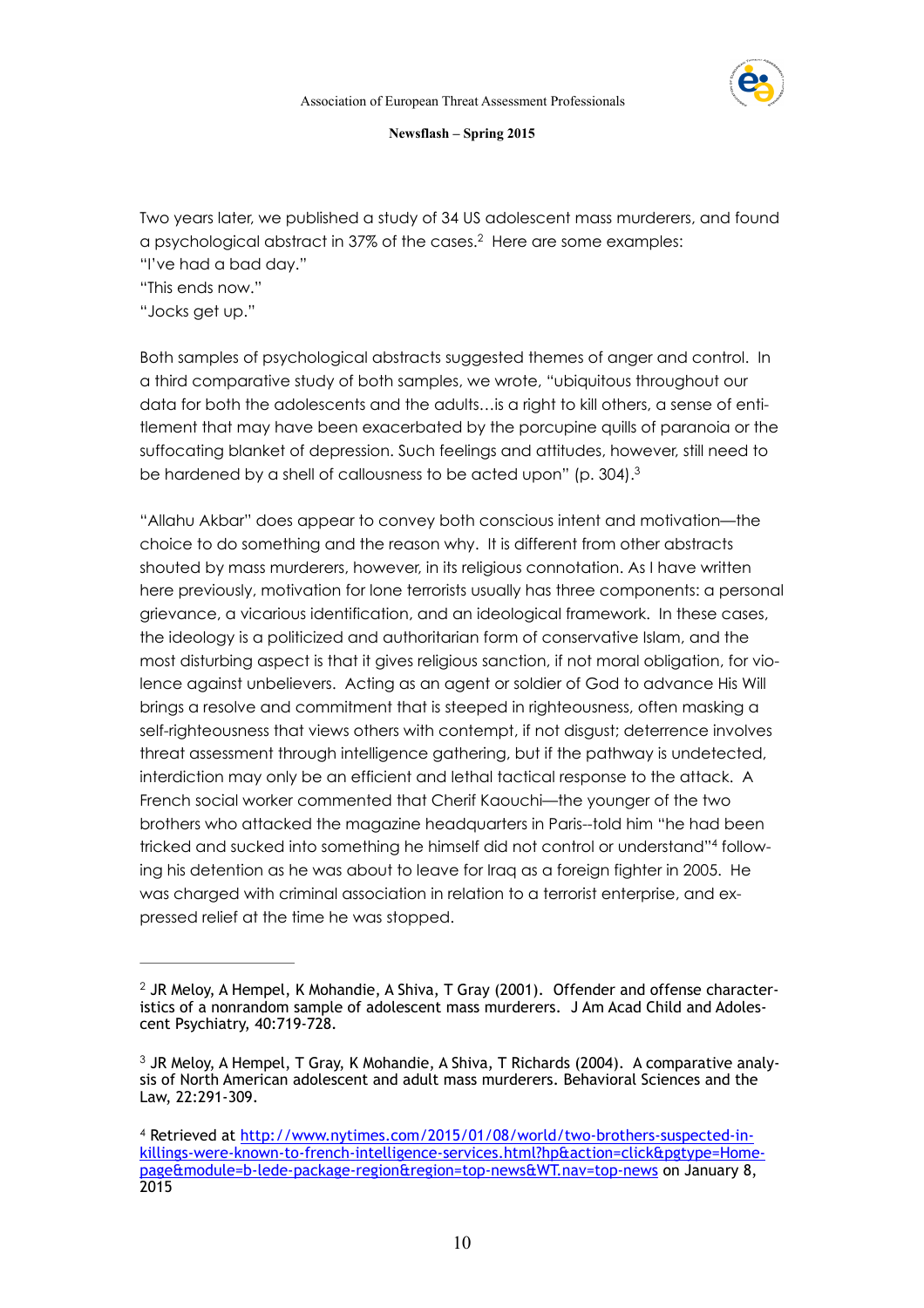

He was convicted, but subsequently released back to French society. His behaviors, associations, and the reasons for his return to violent jihad are unknown at this time, but typically the motivations and reasons for acts of terrorism are numerous, and not limited to just a conscious rationale shouted before the killing begins.

"Allahu Akbar" is a psychological abstract. When used by terrorists it is also a totalitarian perversion of a deeply meaningful and personal expression for most Muslims which does not invite violence. When it was utilized by the brothers Kouachi in Paris, it conveniently fueled their predatory and homicidal aggression against civilians.

End *Copyright 2015 J. Reid Meloy All Rights Reserved*

# *Other published research*

# **Finding a Needle in a Haystack: Toward a Psychologically Informed Method for Aviation Security Screening**

Thomas C. Oremerod and Carol J. Dando (2014)

In the Journal of Experimental Psychology Oremerod and Dando present a new procedure for aviation security screening that is based, not on behavioural indicators selected from previous incidents, but on testing the veracity of passengers' verbal accounts. Behavioural indicators typically yield low discrimination rates. Indeed, earlier is found that accuracy in discriminating truth-tellers from deceivers was lower when judgments were made from visual rather than auditory media. Veracity testing offers an alternative approach to detecting that focuses on the nature of the verbal exchange between the sender and the receiver.

Recent laboratory studies have revealed six aspects of dyadic verbal exchanges that can discriminate deceivers from truth-tellers:

- 1. Evidence-based techniques. For example tactical and strategic interview methods.
- 2. Questioning styles that elicit rich verbal accounts.
- 3. Test of expected knowledge, which compares the content of what someone says with information already known.
- 4. Interviewing methods that restrict the verbal manoeuvre of deceivers. Specifically, deceptive individuals tend to be as verbose as truthful tellers when they are in control of the conversation, and they tend to produce as much unsolicited information than truth-tellers. However, deceivers become less verbose and deliver less information than truth-tellers when their accounts are being challenged under questioning.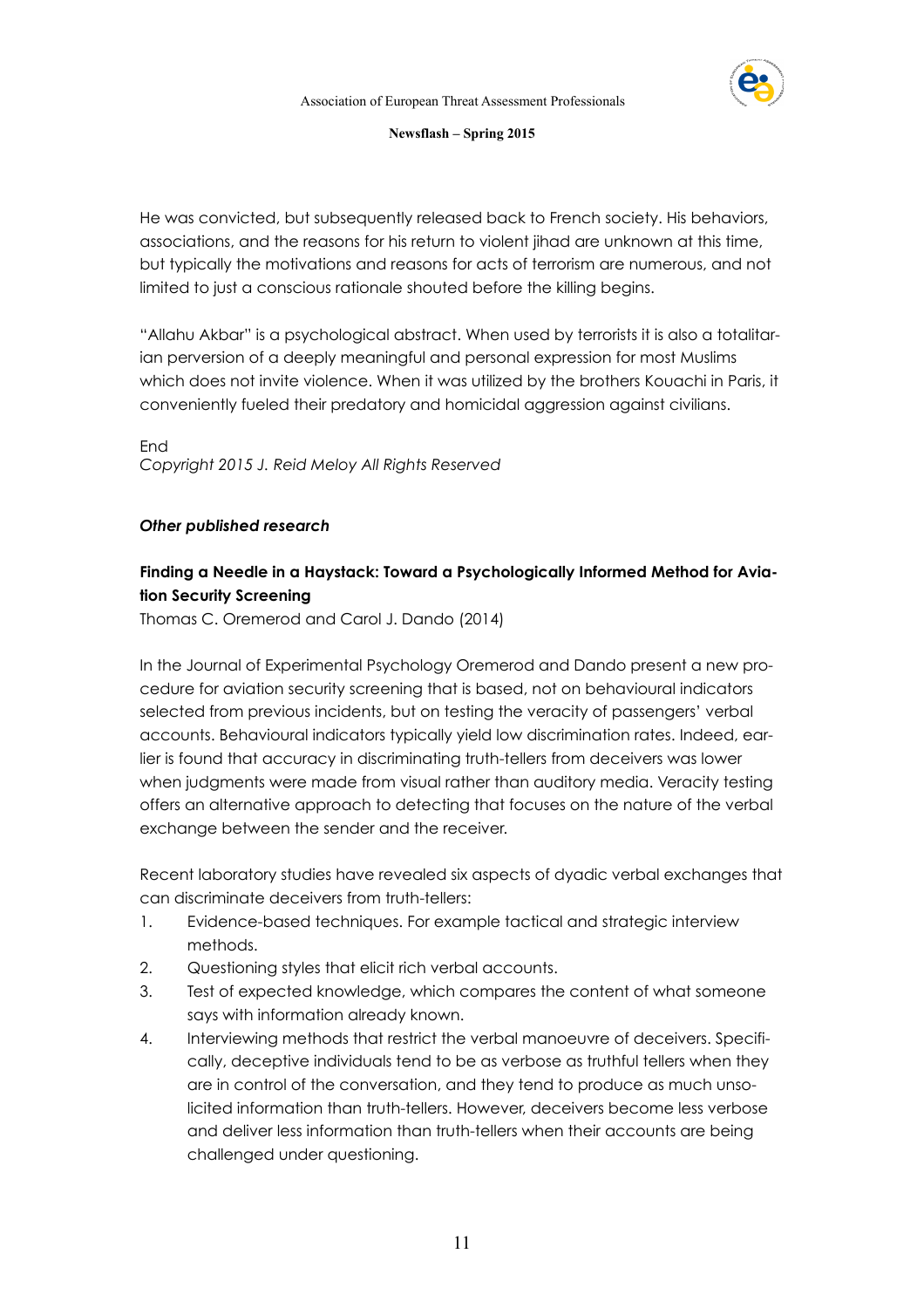

- 5. Procedures that raise cognitive load. For example, unanticipated questions.
- 6. Speech content. Deceivers' response length, unique words and ratio of response length and token words when answering prompts differ significantly to truth-tellers who speak longer, say more, and use more unique words than deceivers.

The authors developed a new security screening method on this basis: "Controlled Cognitive Engagement (CCE)". Their study showed that CCE leads security agents to assess the content of individual's account, rather than relying on intuitive judgments about passenger appearance and disposition. It is suggested that deception detection methods that rely on observation are unlikely to be as effective as those that include the verbal exchange.

[The full article is freely accessible at: http://www.apa.org/pubs/journals/releases/xge-](http://www.apa.org/pubs/journals/releases/xge-0000030.pdf)0000030.pdf.

# *The Sandy Hook Elementary School shooting*

This dramatic event occurred on December 14, 2012, in [Newtown, Connecticut](http://en.wikipedia.org/wiki/Newtown,_Connecticut), when 20-year-old Adam Lanza fatally shot 20 children and 6 adult staff members. Prior to driving to the school, Lanza shot and killed his mother at their Newtown home. As first responders arrived at the scene, Lanza committed [suicide](http://en.wikipedia.org/wiki/Murder-suicide) by shooting himself in the head. The incident was the deadliest [mass shooting](http://en.wikipedia.org/wiki/Mass_shooting) at a high school or grade school in U.S. history and the second-deadliest mass shooting by a single person in U.S. history, after the 2007 [Virginia Tech shootings](http://en.wikipedia.org/wiki/Virginia_Tech_shooting). The shooting prompted renewed debate about [gun control in the United States](http://en.wikipedia.org/wiki/Gun_control_in_the_United_States), including proposals for making the background check system universal, and for new federal and state [legislation](http://en.wikipedia.org/wiki/Gun_law_in_the_United_States) banning the sale and manufacture of certain types of semi-automatic [firearms](http://en.wikipedia.org/wiki/Firearms) and [magazines](http://en.wikipedia.org/wiki/Magazine_(firearms)) with more than ten rounds of ammunition. A November 2013 report issued by the Connecticut State Attorney's office concluded that Lanza acted alone and planned his actions, but no evidence collected provided any indication as to why he did so, or why he targeted Sandy Hook Elementary School.

The *New York Times* published a 114-page report in which new details into Adam Lanza's life leading up to the massacre are provided.

[http://www.nytimes.com/interactive/2014/11/22/nyregion/report-on-adam-lanza](http://www.nytimes.com/interactive/2014/11/22/nyregion/report-on-adam-lanza.html?_r=1)- .html?  $r=1$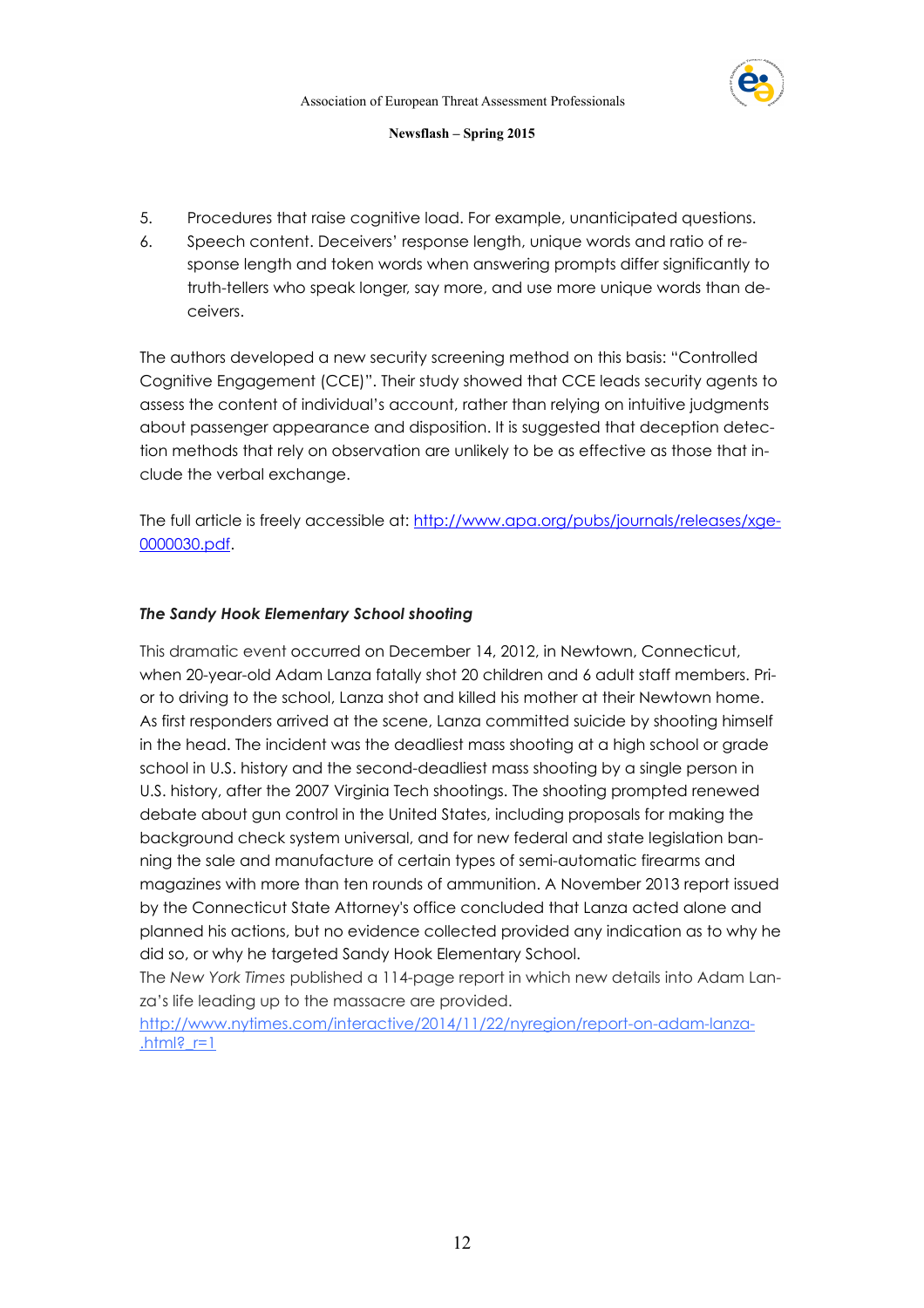

# *WHO Global Status report on violence prevention (2014)*

The *Global status report on violence prevention 2014*, which reflects data from 133 countries, is the first report of its kind to assess national efforts to address interpersonal violence, namely child maltreatment, youth violence, intimate partner and sexual violence, and elder abuse. Jointly published by WHO, the United Nations Development Programme, and the United Nations Office on Drugs and Crime, the report reviews the current status of violence prevention efforts in countries, and calls for a scaling up of violence prevention programmes; stronger legislation and enforcement of laws relevant for violence prevention; and enhanced services for victims of violence. [http://www.who.int/violence\\_injury\\_prevention/violence/status\\_report/2014/en/](http://www.who.int/violence_injury_prevention/violence/status_report/2014/en/)

# *Website worth visiting*

Former FBI agent and author of the fascinating book 'The Black Banners' Ali Soufan runs his own consulting company in New York City – The Soufan Group. He is a Lebanese who speaks fluent Arabic and did many of the early interrogations of Al Qaeda leadership. With his group he focuses on counter terrorism matters and especially the Intel-briefs on his website are worth subscribing to. <http://soufangroup.com/category/commentary/intelbriefs/>

# **INTERNATIONAL ASSOCIATIONS, PROFESSIONAL NETWORKS & EDUCATION**

# **CATAP**

The Canadian 2015 Annual Workshop and Conference will take place from 17 – 21 October in Alberta, at the beautiful and impressive Lake Louise. Details to follow.

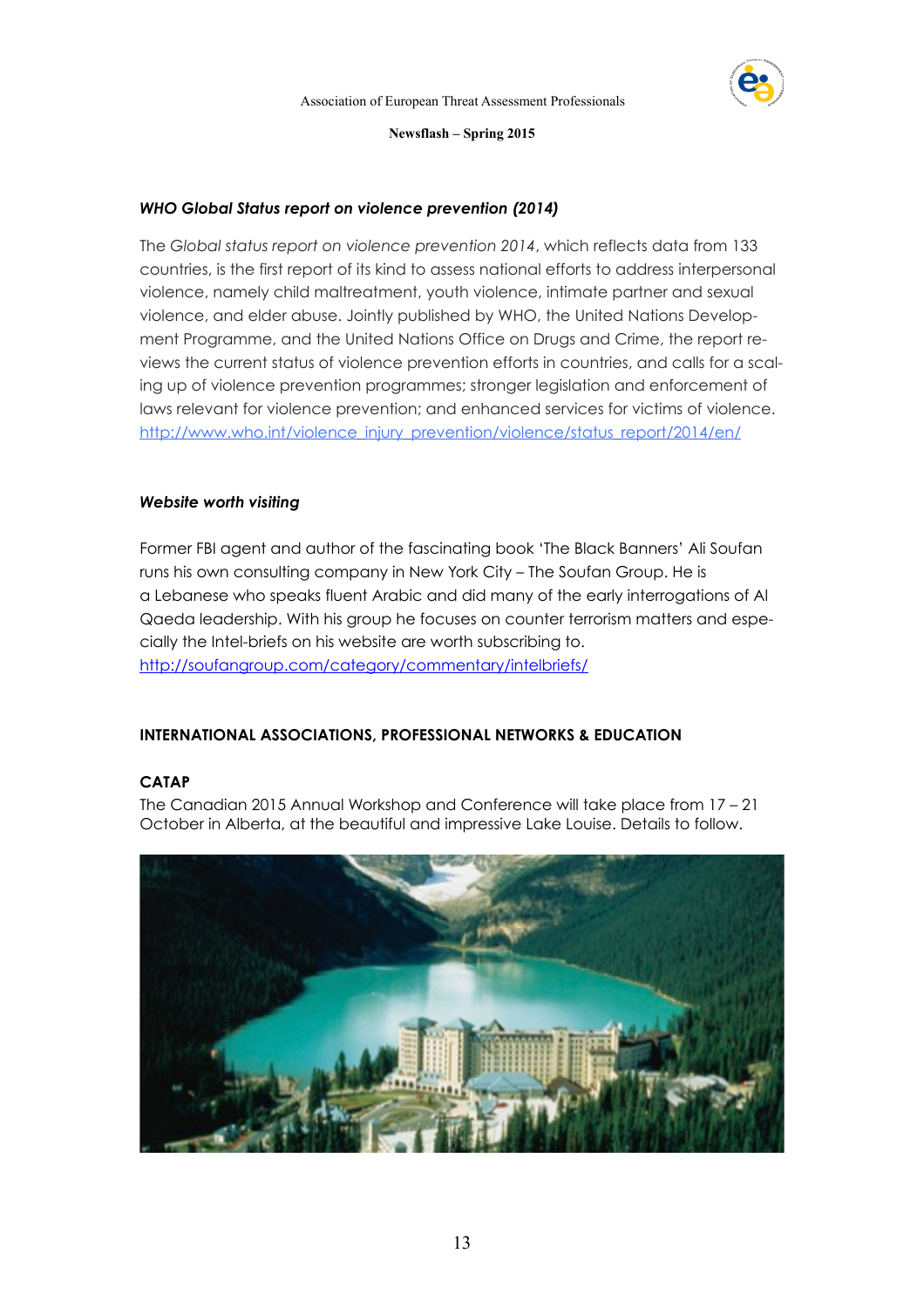

# **APATAP**

The next annual conference is planned to be in Bangkok, Thailand, 2- 5 November 2015. This one will include participation from threat management experts from around the globe. They are encouraging presenters in fieldwork, academia and policy to submit presentations on case studies, recent research findings and program development. Topics of interest include:

• Interdisciplinary and cross-cultural threat management • Violence prevention programs • 'Lone Wolf' attacks • Analysis of written threats • Complex and challenging case studies • Threat assessment tools and techniques • Stalking • Unreasonable complainants • Public figure threats • Violent extremism • Counterterrorism and group based violence • Elder abuse • Online harassment • Computer attacks and hacking • Cross jurisdictional prosecution • Sexually deviant conduct. The call for abstracts is open right now:

http://us9.campaign-archive2.com/? [u=f7c3385bc38ea767aad4d1098&id=ba91312097&e=bb47df3e1d](http://us9.campaign-archive2.com/?u=f7c3385bc38ea767aad4d1098&id=ba91312097&e=bb47df3e1d)

# **ATAP**

ATAP's 25<sup>th</sup> annual conference on Threat Management is planned: 11-14 August 2015, Anaheim. They are now accepting presentation submissions, deadline is already March, 27! <http://www.atapworldwide.org/?page=2015Call>. They are particularly interested in practical case management presentations, including workshops and detailed case studies. Especially new and exciting speakers are invited to submit their presentation.

# **International conference on forensic psychiatry**

Bergen, Norway

Last September Norway hosted the third annual conference on forensic psychiatry. This latest meeting focused on the understanding, treatment and management of psychosis. Though this is more from a forensic mental health perspective, many topics about the relationship between psychosis and violence are important to take into account during threat assessment and threat management tasks. To name a few relevant presentations for our practice: Stephen Hart *"The forensic relevance of psychosis",* Max Birchwood *"Pathways to violent aggressive behaviour during firs-episode psychosis: Results from the UK national EDEN study of early intervention services",* Stål Bjørkly *"The expert witness: Acts and facts in reconstructing a psychosis – violence link"* and Kevin Douglas *"Psychosis and risk assessment".* All the presentations are available on the Internet:<http://www.bergenconference.no/presentations/>.